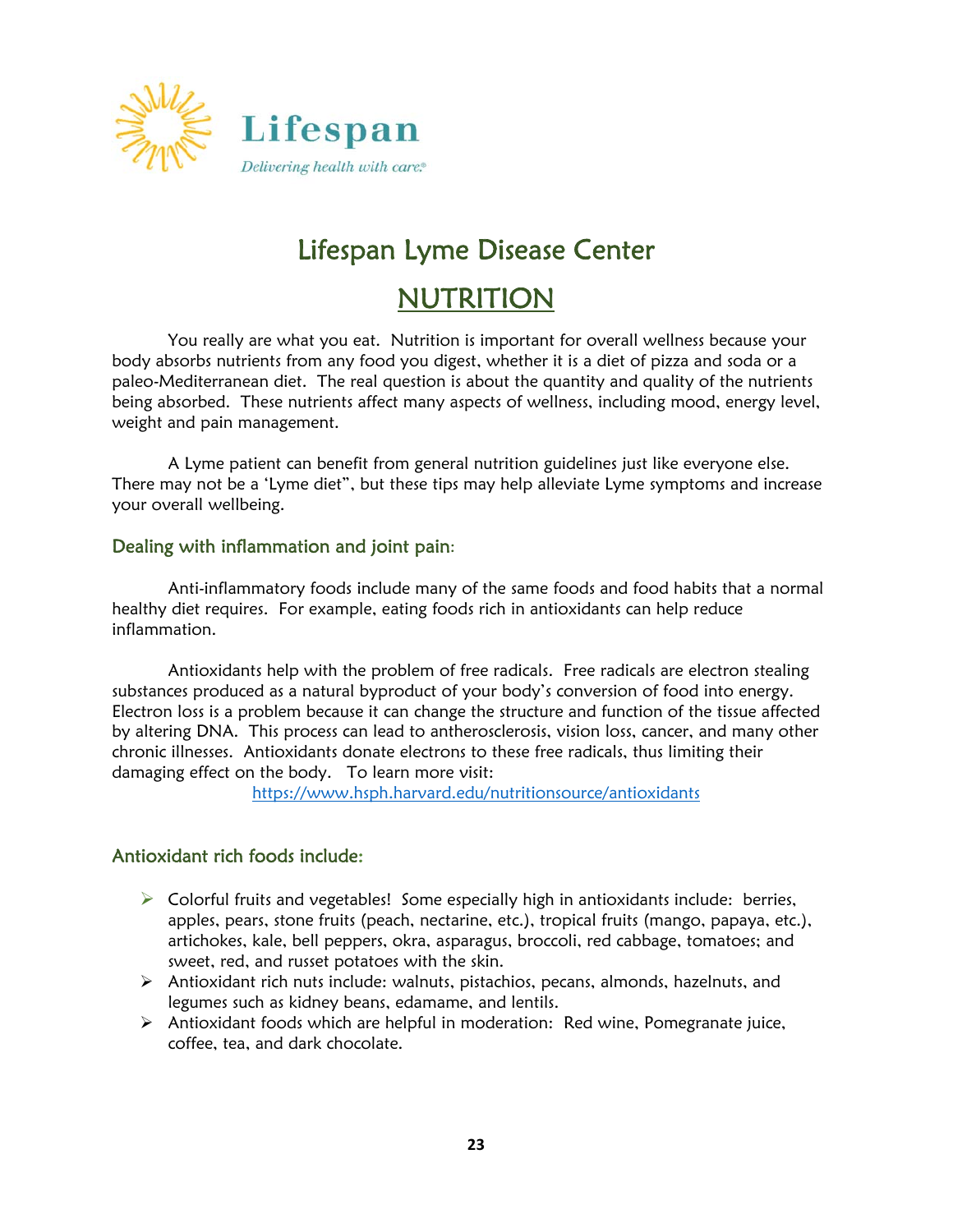Salt intake is also an important part of calming the inflammatory response. The FDA recommends about 2300 mg of sodium per day as part of a healthy diet. Too much or too little salt can be harmful. For comparison, one teaspoon of salt is 2325 mg. For a fantastic website with all you need to know about salt intake check out: http://www.mayoclinic.org/healthylifestyle/nutrition-and-healthy-eating/in-depth/sodium/art-20045479?pg=1

#### Maintaining a healthy salt content with these steps:

- $\triangleright$  Drink lots of water. Eight to 10 glasses per day is recommended on an average.
- $\triangleright$  Be wary of the salt content in restaurant's and fast foods, prepackaged meals, deli meats, soups, and canned food. Eat fresh!
- $\triangleright$  Season your food with spices other than salt.

### Tips for Digestive problems:

- $\triangleright$  Make sure water intake is adequate.
- $\triangleright$  See if lactose sensitivity is a part of your problem and if so, limit dairy products in your diet.
- $\triangleright$  Try eating more or less fiber. If you eat more fiber and still feel sick, try less fiber because you could have a sensitivity / allergy to fiber.
- $\triangleright$  Eat soft foods. Cook foods like carrots until they are able to be mashed.
- $\triangleright$  Try sources of probiotics. Some find supplements helpful and others only need an added boost of probiotics from foods like yogurt, sauerkraut, pickles, and miso soup.

#### General Healthy Eating Tips:

- $\triangleright$  Moderation is key. Even healthy foods can become unhealthy in huge quantities. Use your judgement and question websites that encourage diets limited to one food group. There is such a thing as too much avocado, olive oil, or salmon, even if they are mostly healthy. Dark chocolate and red wine only provide so much benefit through antioxidants before the negative effects of eating such food overwhelms the benefits.
- $\triangleright$  Cook with olive or coconut oil. Swap it for vegetable oil and try it on popcorn with seasoning, or as part of a new salad dressing recipe.
- $\triangleright$  Ten servings of fruits and vegetables per day is recommended.
- $\triangleright$  Go whole grain! Remember, if the first ingredient is enriched unbleached flour it is not whole grain / whole wheat - even if the front of the packaging claims it is! This is just white flour under a different name. Make sure the first ingredient on the label clearly says whole grain or whole wheat.
- $\triangleright$  Cut down or eliminate sugary drinks.
- $\triangleright$  Healthy foods work together so eat a wide variety of foods in a meal.
- EXP Remember the food pyramid and check out *Myplate* by the USDA. It may have changed since the last time you looked! Explore: www.choosemyplate.gov/MyPlate